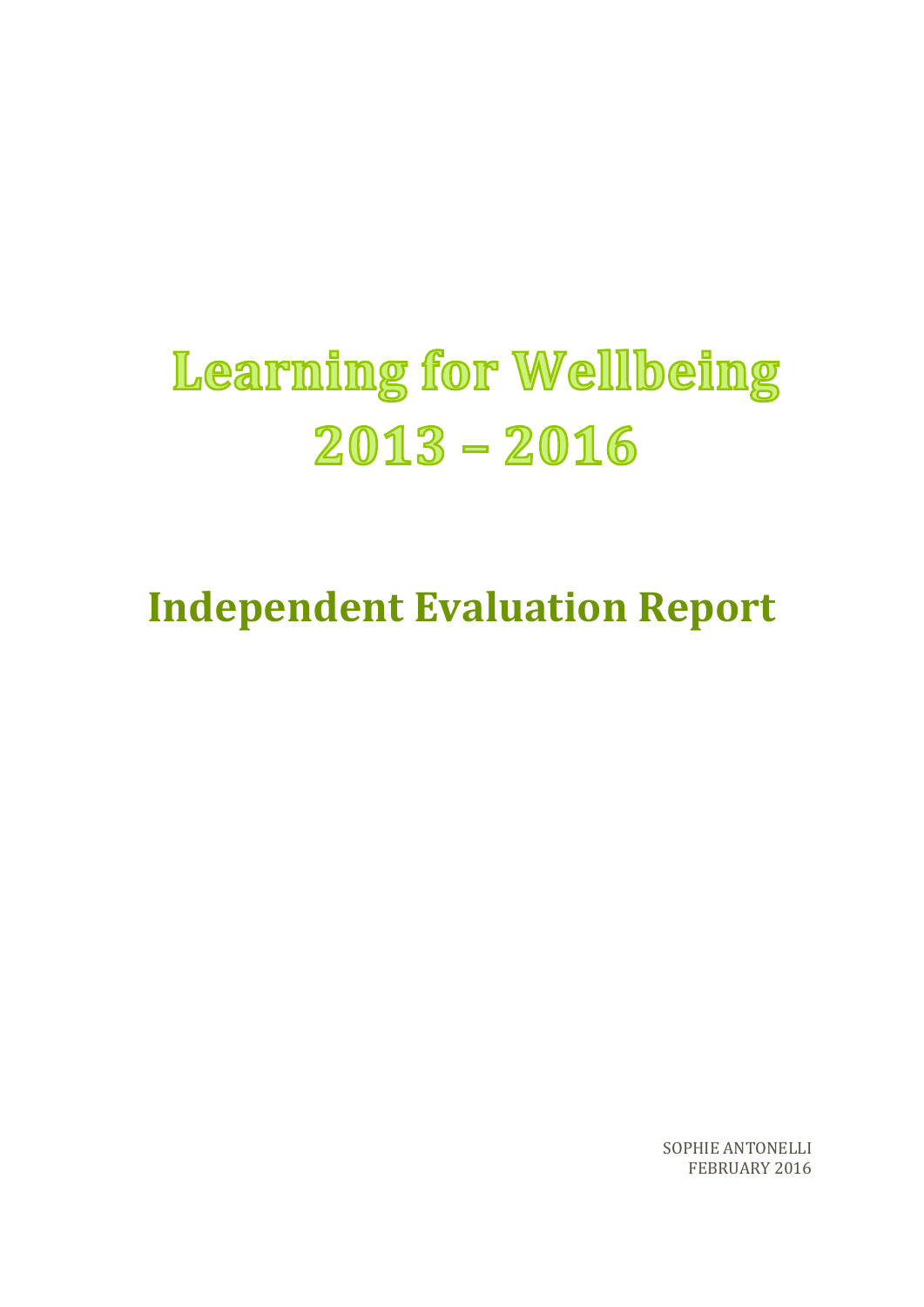# 1. Contents

| <b>INTRODUCTION</b>     | PAGE <sub>2</sub> |
|-------------------------|-------------------|
| PARTICIPANT FEEDBACK    | PAGE 3            |
| <b>PARTNER FEEDBACK</b> | PAGE 5            |
| PROJECT OUTCOMES        | PAGE 7            |
| <b>CONCLUSIONS</b>      | PAGE 9            |
|                         |                   |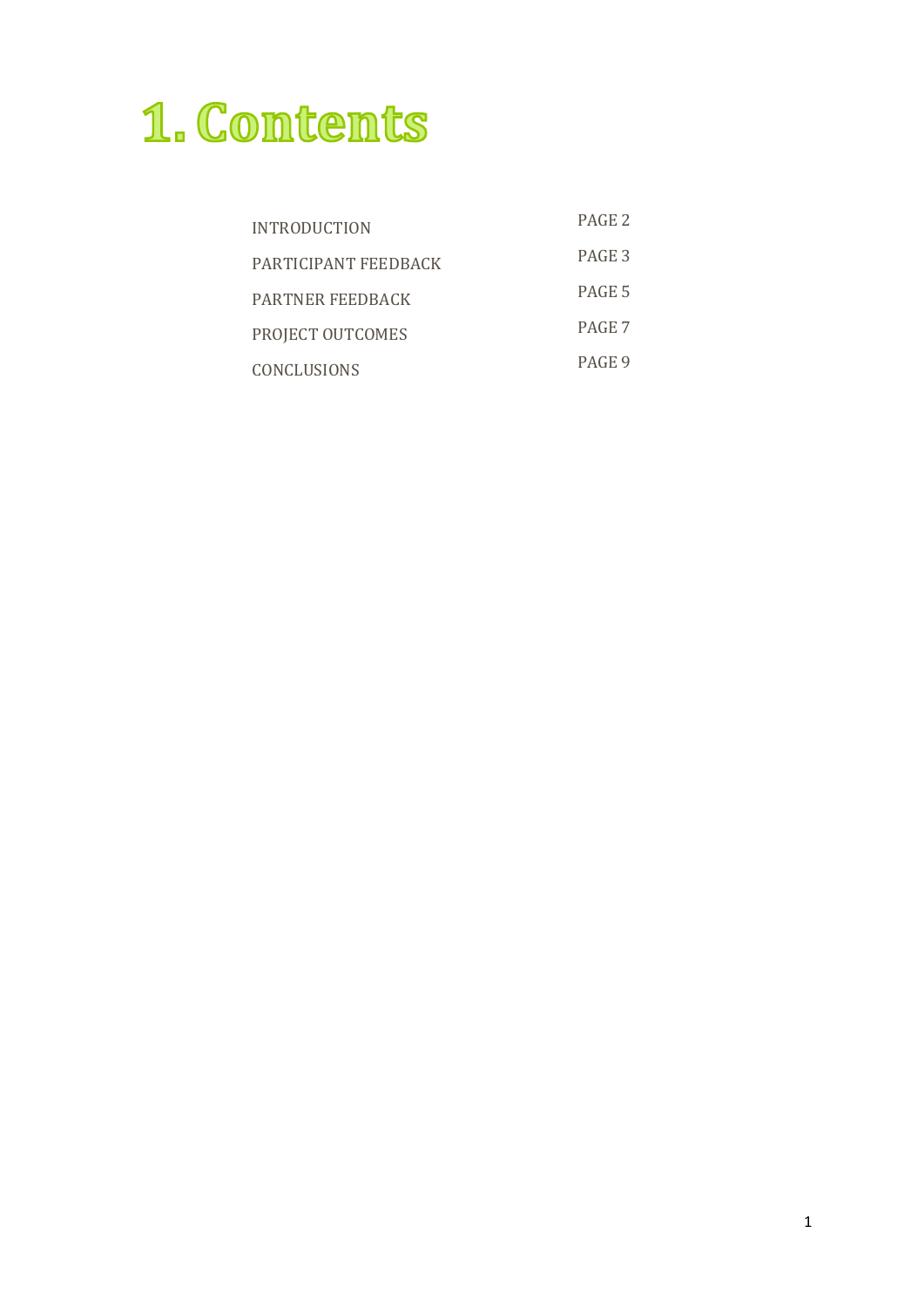# 2. Introduction

### **BAC K GROUND**

Learning for Wellbeing is a project delivered by CP Learning Trust, funded by the Big Lottery - Reaching Communities, which carried out development work in some of the most deprived areas in Cambridgeshire between 2013 and 2016. The project used informal arts and crafts sessions to engage isolated people in activities to help build their confidence, basic skills, social skills, life opportunities and sense of community.

The project utilised existing community bases in the Westwood, Bretton, Dogsthorpe, Stanground and Central wards of Peterborough, as well as centres in the towns of March, Chatteris and Wisbech in Cambridgeshire. Staff led a range of sessions which focussed on practical skills, as well as open drop-in sessions where participants could bring along their own craft projects to complete in a safe and social environment.

#### **MET HODOL OGY**

This report was compiled following visits to two separate Learning for Wellbeing sessions, one in Westwood, Peterborough and one in March, Cambridgeshire. At these sessions a total of twelve participants were interviewed about their experiences with the project, all of whom were women aged from their mid-twenties to their mid-eighties. Participants had attended sessions for varying amounts of time, the shortest was around three months, and the longest three years.

Project partners were also interviewed about the project to establish both how it had benefited their client group and their own organisation. Partners interviewed were:

- Age UK
- The Olive Branch community garden
- Barnardos
- Parents United
- Cross Keys Homes
- The Oasis Centre
- The Green Backyard community garden
- The Rosmini Centre

### **KEY OUTC OM ES**

The project has four key outcomes:

- 1. Beneficiaries state they are more confident, have improved self-esteem and feel positive and optimistic regarding the future.
- 2. Beneficiaries report being treated fairly and respectfully and have support from people where they live.
- 3. Beneficiaries have increased competence, report feeling more informed of the opportunities open to them socially and economically
- 4. Beneficiaries feel they are more active citizens in an area with an improved sense of community.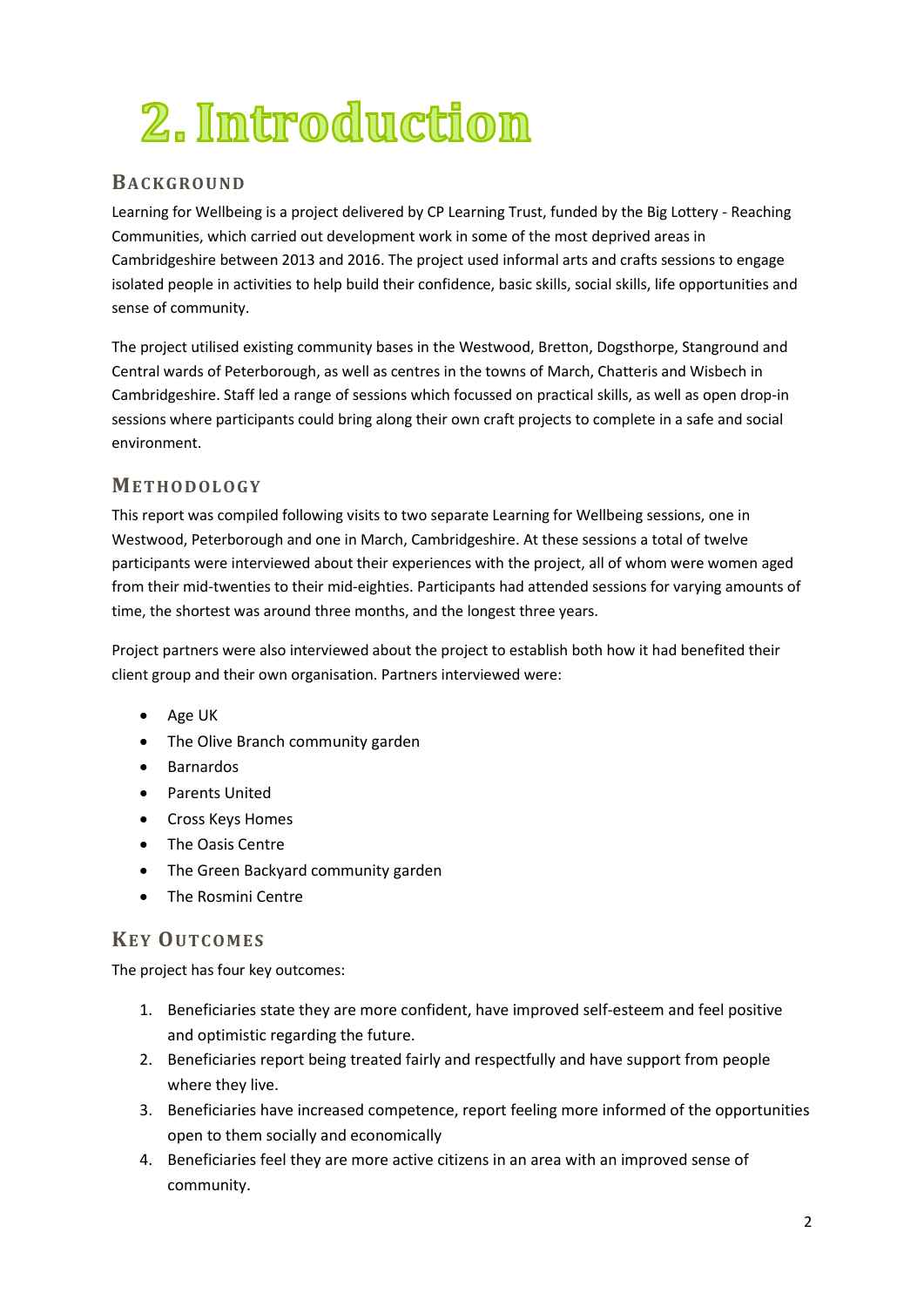# 3. Participant Feedback

## **KEY MESSAGES**

Attending the Learning for Wellbeing sessions had clearly been a life changing experience for some participants, with all reporting an increased sense of wellbeing, community and confidence. For many the craft activities were what initially drew them in, but it was the companionship and opportunities to socialise with new people that kept them coming back. This was particularly evident amongst the high percentage of participants who described severe social isolation and anxiety before they became involved in the project, with two women stating that the sessions were still the only time they left the house, and that they rarely spoke to anyone not connected to the project.

# **PROJECT HIGHL IGHT S**

The overwhelming highlight for the majority of participants was the fact that they had made new friends through the sessions, many of which they now spend time with outside of the sessions, sometimes informally and sometimes in smaller craft groups that they have set up. For many this represented a significant achievement since they had previously been socially isolated, depressed, suffering from anxiety, or a combination of all three.

Participants also frequently reported achieving things that they never thought they would be able to do, such as overcoming nerves to mentor another participant or share a skill by leading a session. This created great pride for the people involved and they clearly had improved opinions of their own abilities as a result of this experience, with some reporting that they were now undertaking further training to gain more technical skills.

### **OPPORT UNIT IES TO IM PROVE**

When asked what could be improved, many participants could not name anything. Several commented that some of the sessions have become so popular that they would like a bigger room to meet in, in order to accommodate all of the people wanting to attend.

The participants interviewed in March, Cambridgeshire also identified that they would like to learn a range of more practical DIY skills, and how to use household power tools, in addition to the craft sessions.

## **FURT HER NEED IN T HE COM M UNITY**

When asked, most participants said that they did know of other people in their area or community who would greatly benefit from attending Learning for Wellbeing sessions, with some having already undertaken to spread the word and brought new members to the group. Many also commented on how difficult it is to engage vulnerable and isolated people. There was a clear feeling that social isolation is an increasing, rather than decreasing problem, an issue highlighted by the fact that the only participants who could not identify others who would benefit from the sessions, could not do so because they literally did not know anyone else outside of the group.

The group who met in March, Cambridgeshire also identified a particular need amongst young mothers, who they felt were often isolated and lonely, with low incomes preventing them from taking up other opportunities to socialise and meet new people.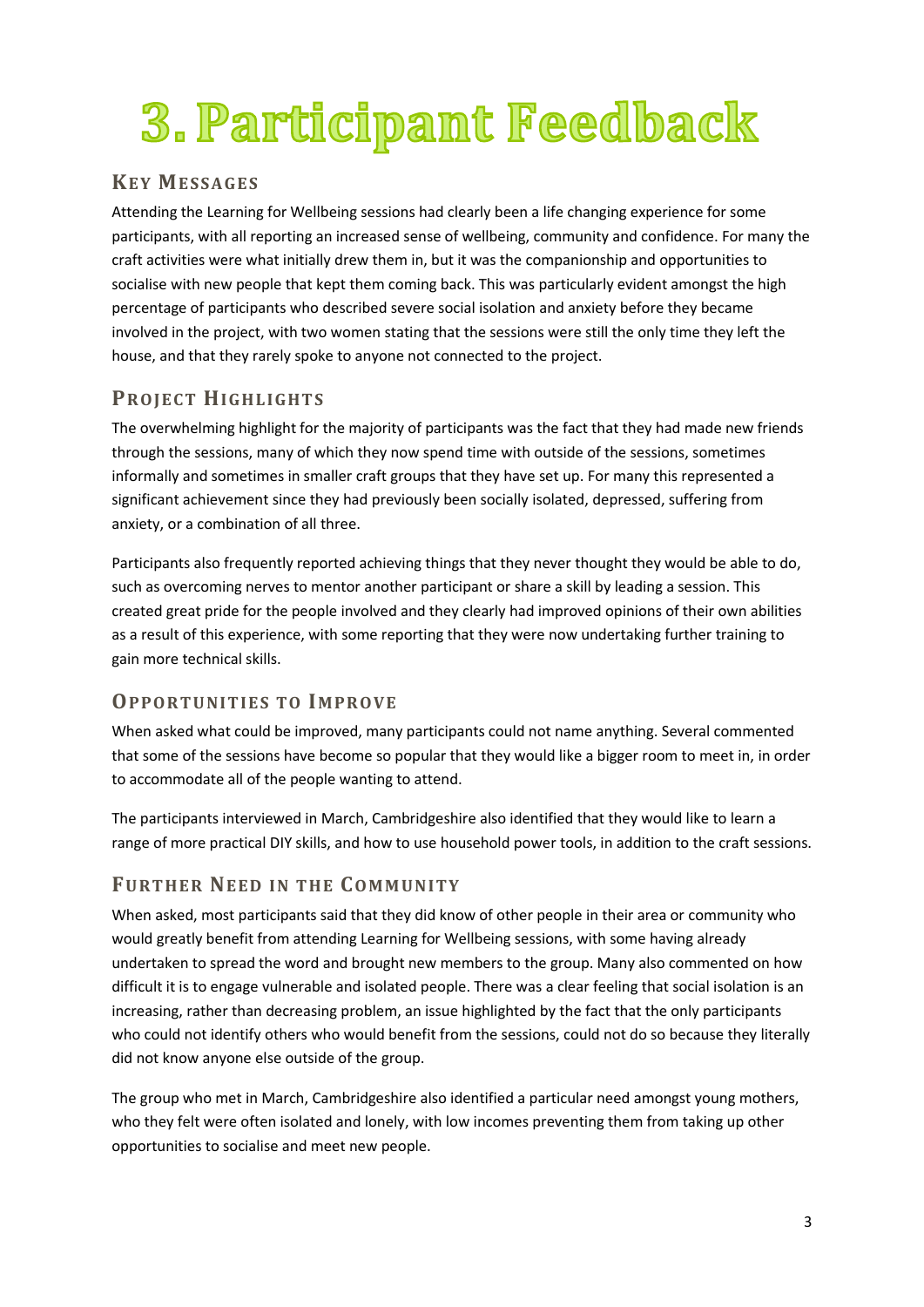# **CASE ST UDY 1 – LOUISA**

Louisa is 83 years old and came to live in Peterborough later in life. She has no family at all and describes herself as very lonely. She has previously had counselling following bereavements and for depression, but still feels very isolated. A series of break-ins at her home have left her feeling very vulnerable, and whilst she likes to keep active she now doesn't feel safe leaving her house. Attending the weekly Learning for Wellbeing drop-in session at the Westwood Hub in Peterborough is often the only time she leaves the house. She has been attending these sessions for more than two years now and says her self-esteem is much improved because of them and she is so happy that she now has friendly people that she can turn to. Through the Learning for Wellbeing sessions she has found out about the University of the Third Age, and hopes to go to some of their events if she is well enough.

# **CASE ST UDY 2 – JIL L**

Jill has been coming to the Learning for Wellbeing sessions for around 2 years, having first been referred through the Cross Keys Community Hub. When she started coming she had been ill with ME for some time and had become increasingly isolated after the symptoms of her condition, which include memory loss, fatigue and reduced concentration, left her lacking the confidence to talk to people. She became virtually housebound. She now feels that both her confidence and self-esteem are greatly improved and has made friends at the sessions, who she keeps in touch with and meets with in their own time, and she has even gone on to teach some of the skills she learnt in the sessions to other participants. She says that she is really proud of herself for doing this, has learnt loads of new skills as well as using ones she'd forgotten she had, and feels so amazed that she has been able to help others. She would now like to do more skill sharing and is also keen to learn about crafts from other cultures.

## **CASE ST UDY 3 – JOY C E AND TAMM Y**

Joyce and Tammy are a mother and daughter who have been coming to the Learning and Wellbeing sessions for 2-3 months. Tammy is autistic and finds social situations very difficult, but reports that her confidence is much improved since starting to attend. She has overcome her initial anxiety and now feels comfortable interacting with all the other group members. Both feel that through the sessions they have learnt skills that they might not otherwise have even attempted, and have also both made new friends, who they see outside of the group setting.

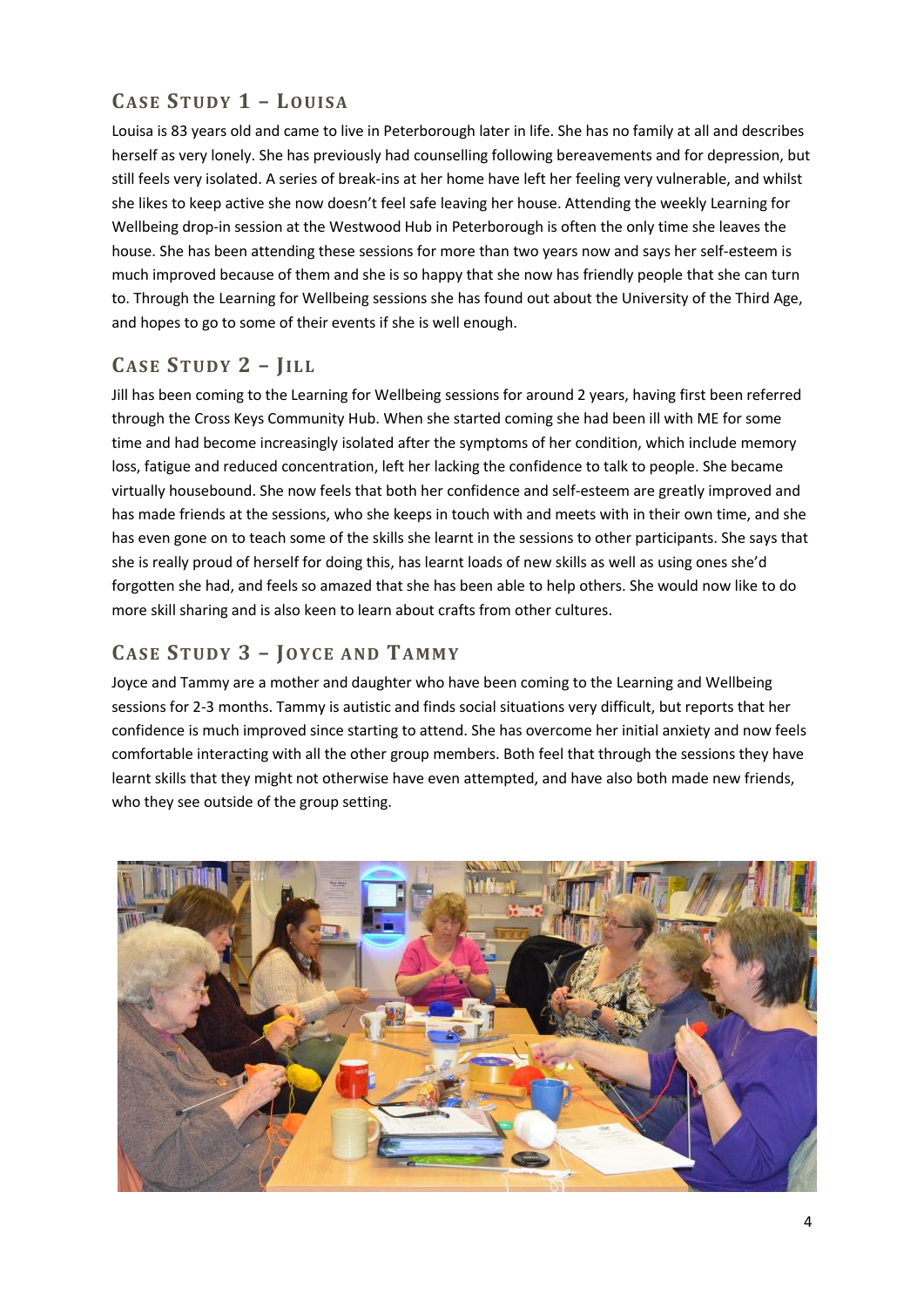# 4. Partner Feedback

### **EXPERIENC ES OF LEARNING F OR WELL BEING**

All partners reported very positive experiences of the project. All had hosted sessions and also referred people from their client group to the project. They found the project to be very well run by the CP Learning Trust staff, particularly mentioning their approach to working with vulnerable adults as being excellent, and good at engaging harder to reach people. Several expressed their desire to work with CP Learning Trust again.

## **BENEF IT S F OR CL IENT GROUPS**

All partners reported benefits for the particular client groups they work with, particularly in those clients often deemed hard to reach, isolated and vulnerable. The partners who work with family groups reported that many participants had gone on to pass skills learnt at sessions on to their children and other family members.

A number of the partners reported that Learning for Wellbeing had helped bring vulnerable clients to their centres where they were then better able to access advice, support and further training. Partners who were community groups themselves, i.e. the two community gardens, reported that on several occasions participants began volunteering with them outside of their time at a Learning for Wellbeing session, and that having the project running sessions there increased local awareness of their project, helping them to reach more people.

### **PROJECT HIGHL IGHT S**

Many partners felt that the way that Learning for Wellbeing acted as first step to further support, activities or employment was a key highlight for them, often mentioning how participants had overcome initial reservations and were now far more connected and supported, either within their own community or through the services offered by the partner organisation.

### **OPPORT UNIT IES TO IM PROVE**

Partners felt that there were a number of ways that the project could be expanded to provide further benefits for their clients. One issue for some partners was childcare, so varying session times and having more sessions where children were able to attend could prove popular. Others would like to see further consultation with participants to identify new routes for learning, such as the DIY skills identified by the group in March, Cambridgeshire. This was echoed by one of the community gardens who felt that they would like to do more to get the participants outside.

A number of partners also highlighted the potential for participants to sell some of their own items that they have made using the skills at a Learning for Wellbeing class, with at least two partners stating that they would be happy for their venues to be used for this purpose, and would help promote the opportunity to staff and their wider network.

By meeting these challenges all partners felt that the project still had lots to give, in terms of benefits to their clients and also to their own organisations.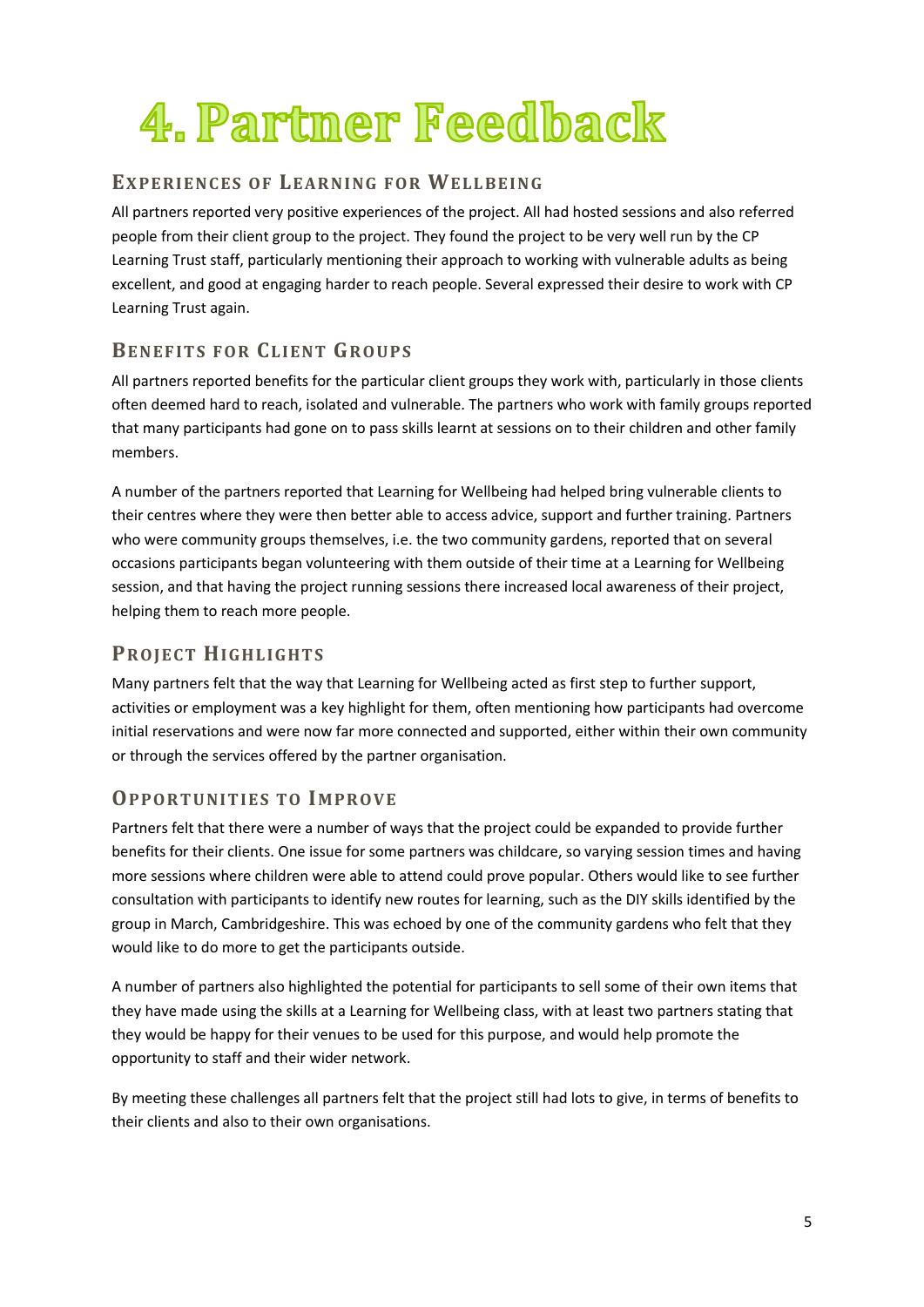# **CL IENT CASE ST UDY – RAC HEL F ROM PARENT S UNIT ED**

#### **How would you rate the Learning for Wellbeing project overall?**

*It has been absolutely fantastic at engaging harder to reach parents and carers.*

#### **How has it benefitted your client group?**

*By offering 'fun' looking courses this engages our harder to reach parents and carers and once engaged we are able to work to build more confidence which in turn can lead on to parents and carers moving on to other training, work or volunteering.*

#### **Have there been any specific successes?**

*Yes many! For example: one has become a Learning Champion and started her own business, some have moved on to paid work. We have engaged volunteers through this project.*

*One parent walked in to complete a Learning for Wellbeing course and after 10 mins in walked out feeling very anxious, the development worker in the group went out and reassured her and she came back in. She went on to complete her course and also acquire a qualification in Food Hygiene, from this she went on to further training with Cross Keys Homes and from this went on to volunteer with a local charity and securing paid work. She was nominated for an achiever of the year award with Cross Keys Homes.*

#### **What could be improved?**

*One of the barriers to learning for our parents and carers is childcare so if there was provision for this we could potentially have more parents and carers attending.*

#### **If the project continued, how would it benefit your organisation?**

*More confidence for our parents and carers to attend other courses and feel part of the community.*

#### **If the project continued, how would it benefit the wider community?**

*Families more engaged in local activities – meeting people, building communities, less isolation and fear of their community. Parents and Carers moving on to work when sometimes there has been generations of workless households within the communities we work, which in turn builds positive role models for future generations.*

#### **Anything else?**

*We would really like to work with CP Learning Trust to deliver more Learning for Wellbeing. They had a deep understanding of how to engage people and the barriers that those people face in everyday life.*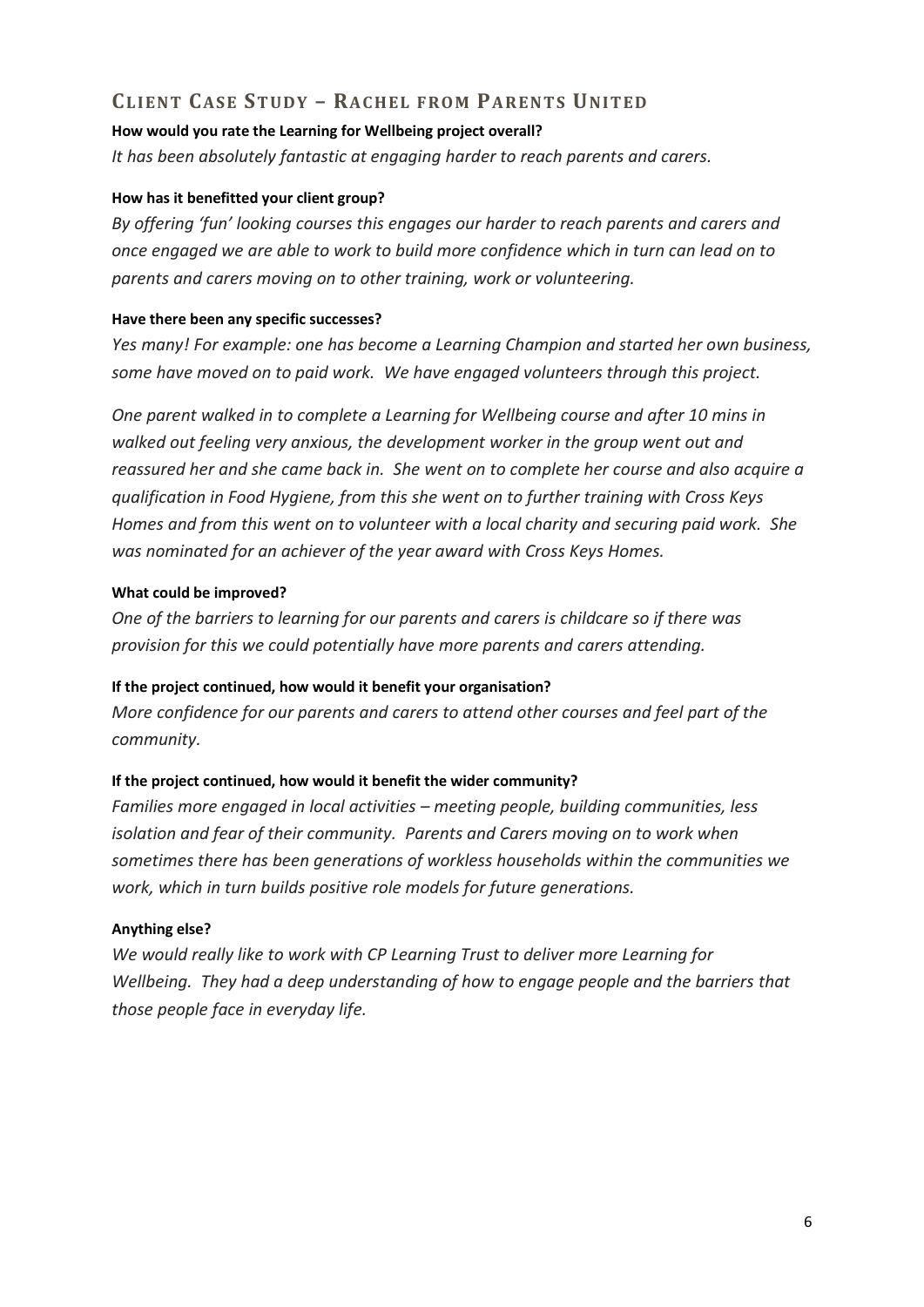# 5. Project Outcomes

#### **Outcome 1: Beneficiaries state they are more confident, have improved self-esteem and feel positive and optimistic regarding the future**

Every participant interviewed reported increased confidence, both in terms of their practical skills and abilities, their ability to communicate with others, and social skills. The informal nature of the sessions clearly helped participants feel less anxious about trying new things, or meeting new people, with the CP Learning Trust staff member working with the participants to create a welcoming, relaxed atmosphere.

One participant reported suffering years of discrimination because of mental health issues, exacerbated by cuts to mental health services, but that she had found increased confidence and self-esteem since joining the project.

Some participants reported reasonable levels of self-esteem before the project, but many did not, crediting the project with greatly improved feelings of self-worth.

The new skills taken on by participants seemed to have a clear effect on their outlook for the future, with some reporting a desire to begin producing their own crafted items for sale and others wanting to organise meet-ups. Other participants, particularly the older members, just expressed a desire to keep attending sessions in order to stay active and socially engaged.

#### **Outcome 2: Beneficiaries report being treated fairly and respectfully and have support from people where they live.**

The CP Learning Trust staff had clearly done an excellent job of creating a welcoming and supporting atmosphere, in which the participants appeared to thrive, and take great pride in contributing to by supporting each other. This support was extended into the wider community with several participants reporting that they do now meet with other participants outside of group sessions, and one even reporting that she now often recommends the session when chatting to strangers on the bus!

Without being asked, most participants wanted to praise the attitude and work of the staff members they had worked with, feeling that they had been well supported and respected throughout their time with the project.

#### **Outcome 3: Beneficiaries have increased competence, report feeling more informed of the opportunities open to them socially and economically**

100% of participants interviewed described how they had learnt new skills as a result of the project, not only leading them to feel more competent in those specific areas, but for some also leading them to develop teaching skills when they helped other participants to complete projects.

Over 80% of participants interviewed said that they had found out about other opportunities available to them, with these ranging from other craft classes, to volunteering at a community garden, to getting involved with the University of the Third Age. Opportunities to sell craft items in the future have also been identified, with some participants selling their own items through a partner organisation in the runup to Christmas 2015.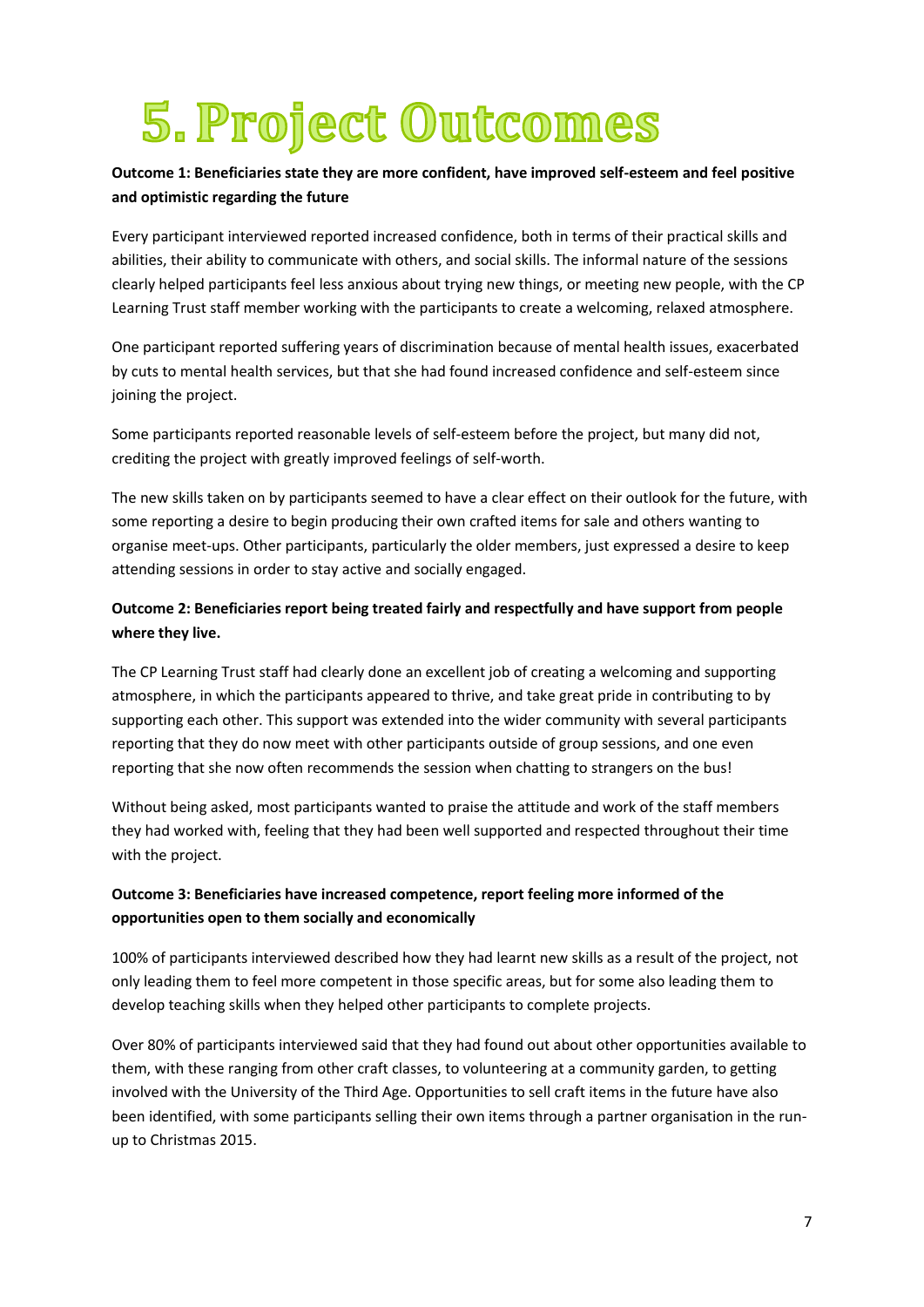#### **Outcome 4: Beneficiaries feel they are more active citizens in an area with an improved sense of community.**

In addition to getting to know more people in their area, participants described their pride in being part of a community focussed group, often making reference to how the project is open to anyone, and how everyone in the group makes sure that new members are made to feel welcome. There was particular mention of how keen participants were to welcome people from other cultures into the group, with members feeling excited to learn about other cultures, and crafts from different places in the world.

As previously mentioned, several participants had taken it upon themselves to promote the project to others who they felt might benefit, hence the increased participant numbers previously mentioned.